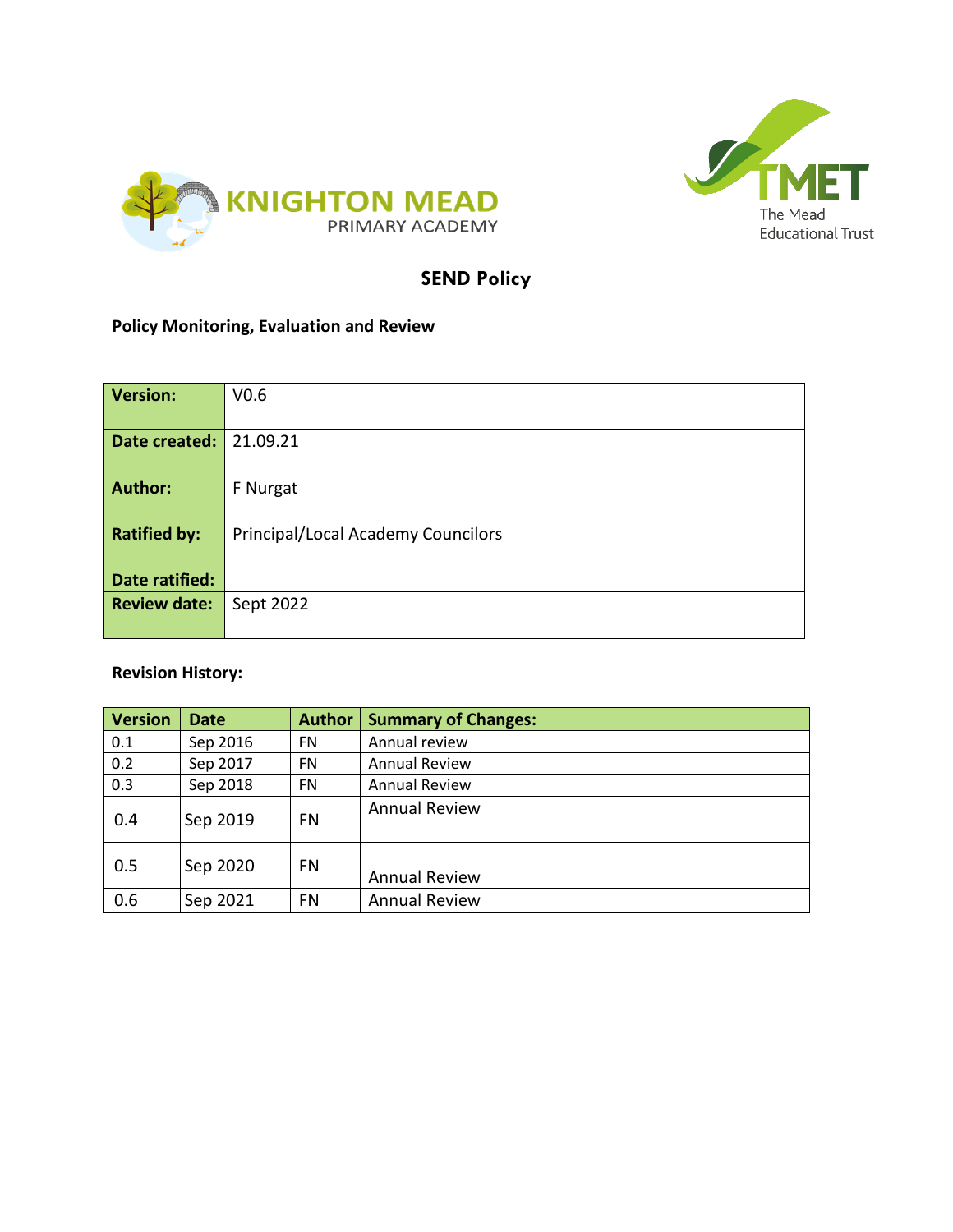# **SEND Policy**

#### **Rationale:**

This policy is a statement of the arrangements of Inclusion at Knighton Mead Primary Academy. It has been written to make these explicit and to ensure continuity of practice across the school. It has been written in response to the Equality Act 2010: advice for schools DfE Feb 2013, SEND Code of Practice 0-25 Sept 14 and Statutory Guidance on supporting pupils at school with medical conditions April 2014.

We believe that to be fully inclusive we need to be aware of and cater for children, parents and staff who have a whole range of needs including Special Educational Needs and Disabilities.

At Knighton Mead Primary Academy, we provide education for all pupils through a variety of strategies including, appropriate differentiation, resources and facilities as necessary. All pupils' individual needs are considered and we implement a range of strategies to meet and develop their diversity.

We believe that all children should be equally valued in school. We will strive to eliminate prejudice and discrimination, and to develop an environment where all children can flourish and feel safe. This does not mean that we will treat all learners in the same way, but that we will respond to learners in ways which take account of their varied life experiences and needs. We believe that educational inclusion is about equal opportunities for all learners, whatever their age, gender, ethnicity, impairment, attainment and background. We pay particular attention to the provision for and the achievement of different groups of learners. All pupils are entitled to receive, within a suitable peer group, a broad balanced and relevant curriculum. The school will, within the context of services and resources available, seek the relevant support and advice from the LA, in order to facilitate inclusion.

At Knighton Mead Primary Academy, we aim to identify these needs as they arise and provide teaching and learning contexts which enable every child to achieve their full potential.

Our SENCo will coordinate the day to day provision of education for pupils with SEND.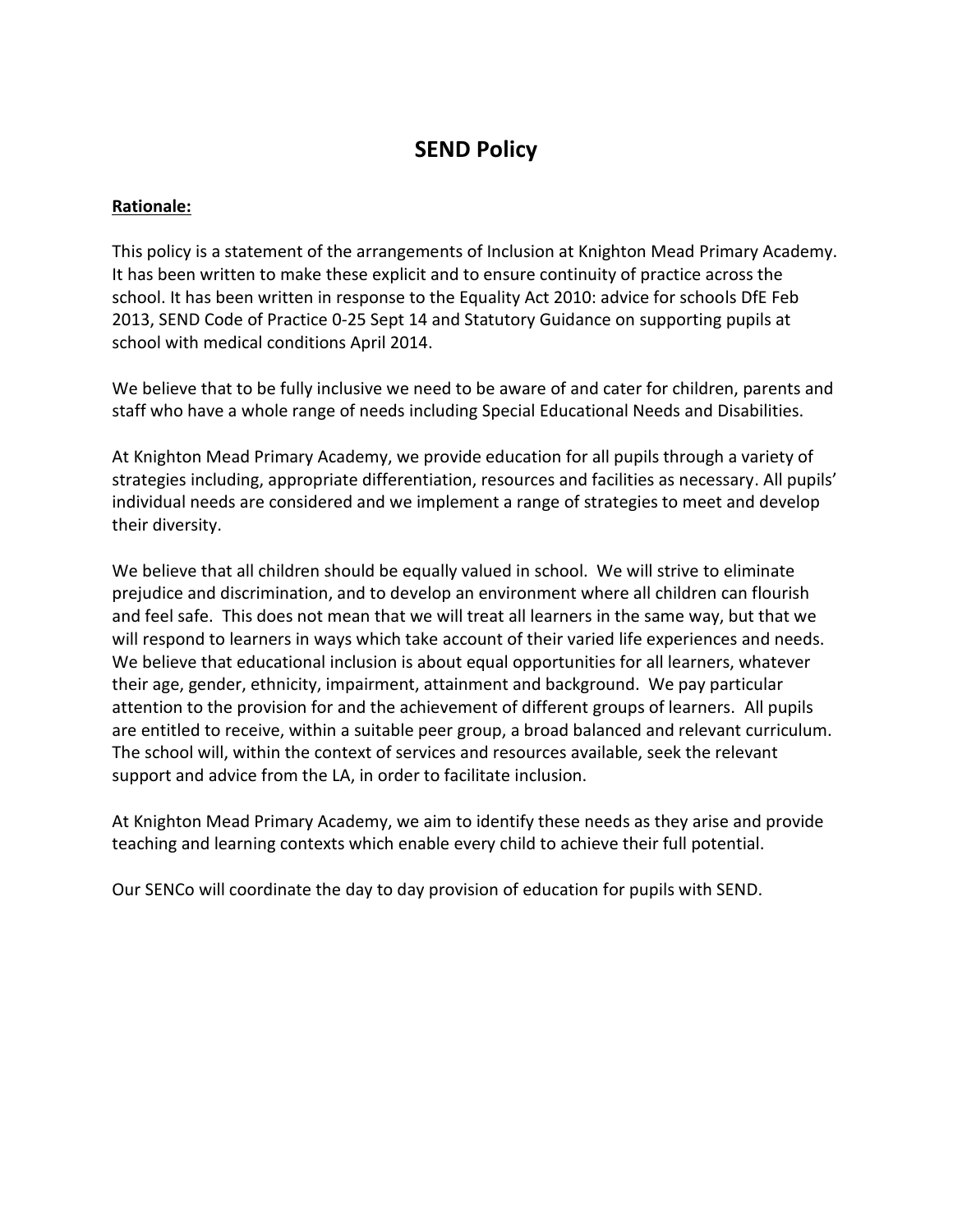## **Aims:**

At Knighton Mead Primary Academy, we aim to:

- To provide a focus on outcomes for children and young people and not just hours of provision/support.
- To work within the guidance provided in the SEND Code of Practice, 2014.
- To include all pupils in school life.
- To share a common vision and understanding with all stakeholders
- To operate a 'whole pupil, whole school' approach to the management and provision of support for special educational needs
- To continue to raise staff awareness of inclusion by ongoing staff development
- To maximise the learning potential of all pupils and raise educational attainment for all
- To promote the personal, social, moral and cultural development of all children
- To recognise and celebrate the progress and achievements that all members of the educational community make
- To develop inclusive practices throughout the educational community and so to promote equality of access and opportunity for all learners.
- To ensure that resources for SEND are closely matched to needs
- To work towards inclusion in partnership with other agencies and schools

#### **Partnership with Parents and Carers**

The school aims to work in partnership with parents and carers to achieve these aims. We do so by:

- Working effectively with all other agencies supporting children and their parents or carers.
- Giving parents and carers opportunities to play an active and valued role in their child's education.
- Making parents and carers feel welcome.
- Encouraging parents and carers to inform school of any difficulties they perceive their child may be having or other needs their child may have which need addressing.
- Instilling confidence that the school will listen and act appropriately.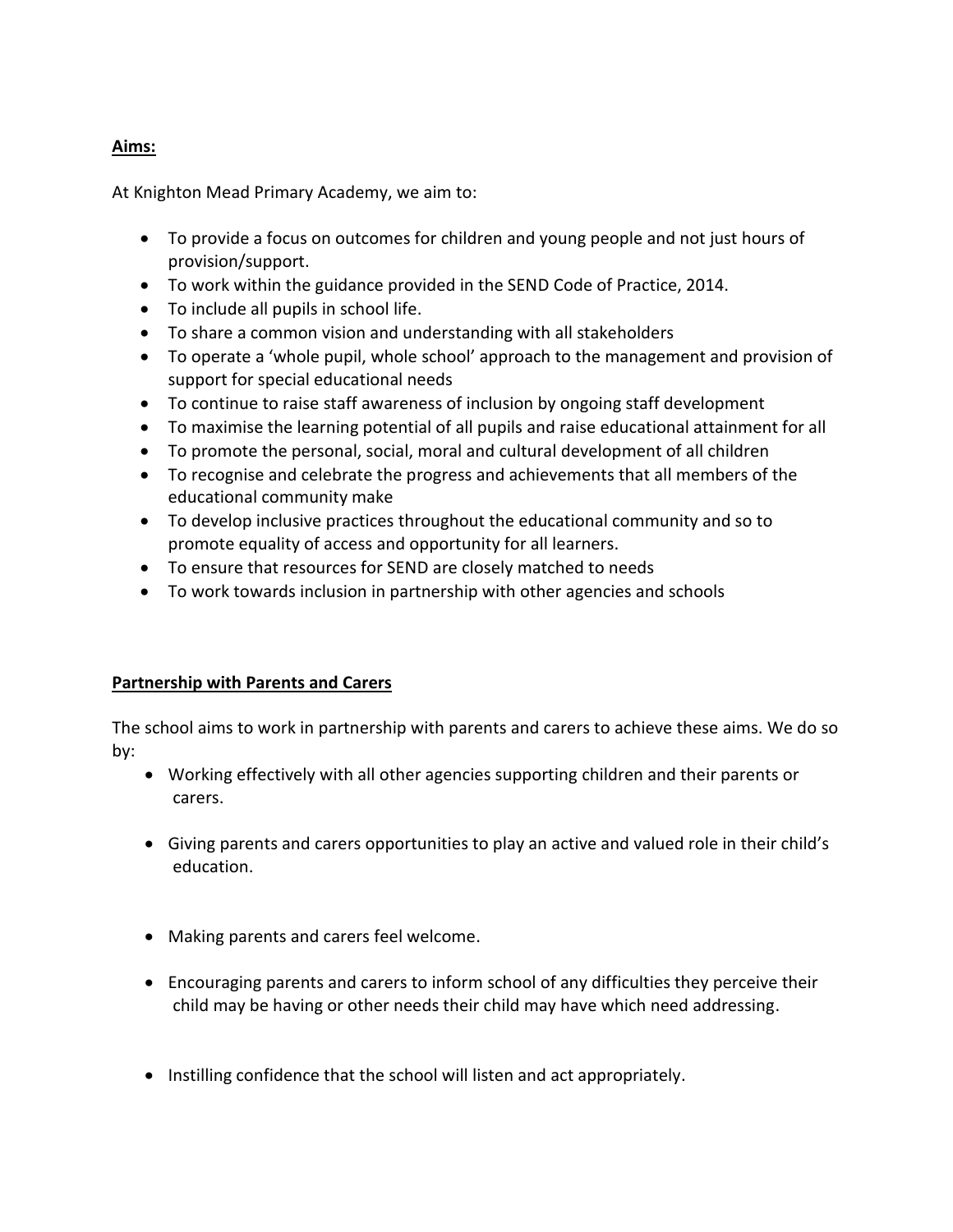- Focusing on the child's strengths as well as the child's areas of additional need.
- Allowing parents and carers opportunities to discuss ways in which they and the school can help their child including attendance at parents evenings/Person centred review meetings.
- Keeping parents and carers informed and giving support during assessment and any related decision making process about SEND provision.
- Providing all information in an accessible way

## **Involvement of Pupils**

We recognise that all pupils' have the right to be involved in making decisions and exercising choice (SEND Code of Practice, 2014). All pupils are involved in monitoring and reviewing their progress. We endeavour to fully involve pupils wherever possible by including pupils in:

- Identifying their own needs and learning (self-assessment)
- The self-review of their own progress and in setting new targets
- Formal reviews, providing evidence for and attending meetings

We ensure that pupil perceptions of the support and progress are included in monitoring and evaluation procedures.

#### **Implementation:**

We accept the principle that pupil's needs should be identified and met as early as possible. We identify the needs of pupils by considering the needs of the whole child which will include not just the special educational needs of the child or young person. The SEND Code of practice describes 4 broad categories of need:

- Cognition and learning
- Communication and Interaction
- Sensory and / or physical needs
- Social, emotional and mental health

Under the new Code of Practice behaviour is no longer a category of SEND. Any concerns relating to a child or young person's behaviour should be described as an underlying response to a need.

The key consideration is what things have an impact on pupil outcomes.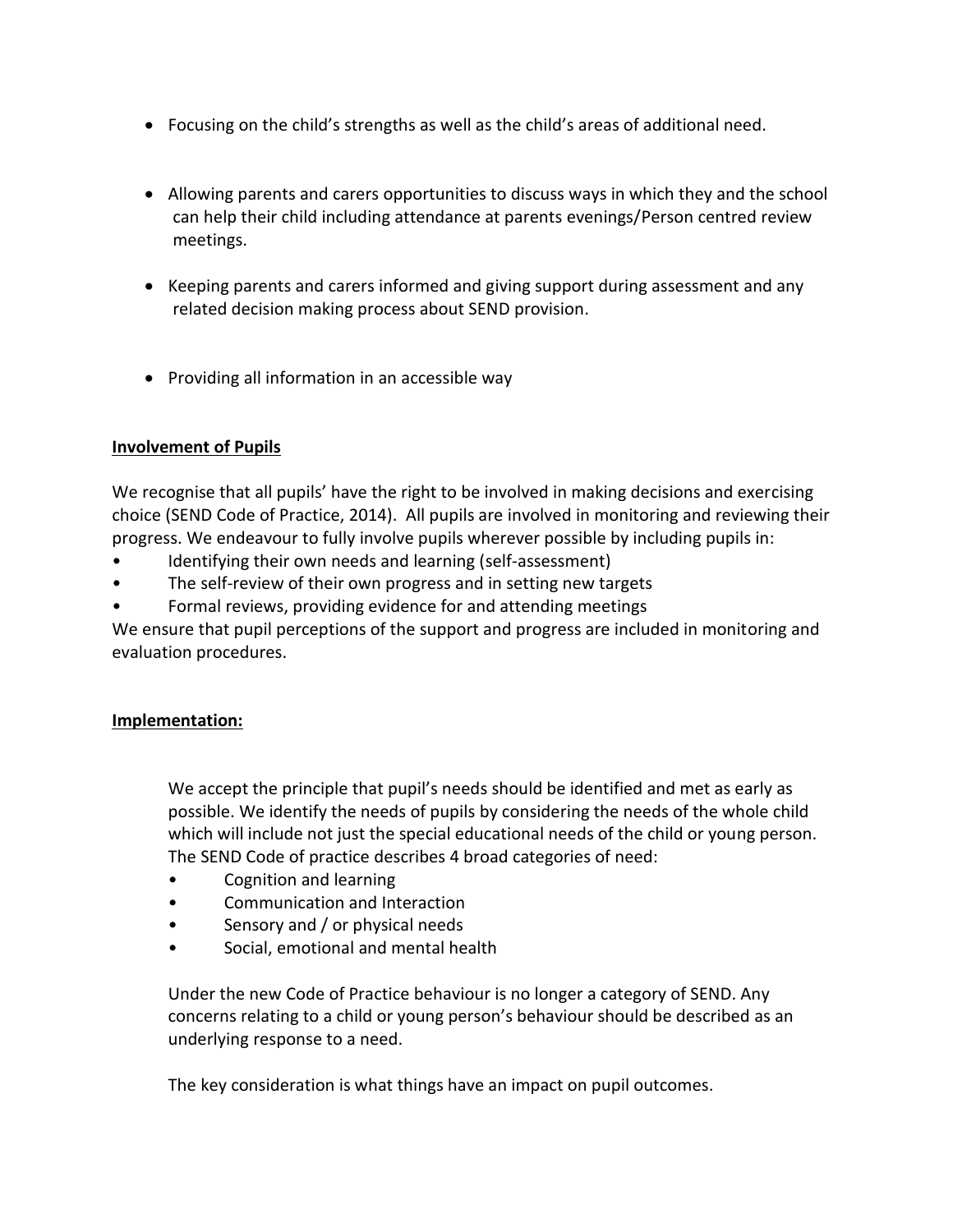• Disability (the SEN Code of Practice outlines the 'reasonable adjustment' duty for all settings and schools provided under current Disability Equality legislation-these alone do not constitute SEN)

- Attendance and Punctuality
- Health and Welfare
- English as an Additional Language
- Being in receipt of Pupil Premium Grant
- Being a Looked After Child

## **Management of SEND within school**

- There is a single category of need called SEN support.
- Sometimes a child or young person continues to have significant and enduring needs and it may be decided that an Education, Health and Care (EHC) plan is appropriate. A case will be put forward to the Local Authority and a decision making process will begin with the full involvement of parents, carers and the child or young person. If an Education, Health and Care Plan is agreed this can stay with the young person until they are 25 if necessary. It will include long and short term agreed outcomes for the child or young person along with planned support, provision and outside agency involvement. The plan will be reviewed annually.
- Teachers will fill in an Early Monitoring Sheet for any child they are worried about which will be discussed with parents and the Special Educational Needs Coordinator. Appropriate next steps for the child will be planned for and parents are actively encouraged to be involved in the decision making process. After a period of Assess, Plan, Do, Review (Graduated Response) a decision may be made to place the child or young person on the SEND register under the category of SEN Support. Staff will also use the BERA (Best Endeavours and Reasonable Adjustments) guidance and implement strategies as part of this process.
- If we decide to place a child on the SEND register, our criteria for entering a pupil on the register will include the following considerations:

-Looking at what work has already been done with the child and by whom. -Teachers are responsible and accountable for the progress and development of all pupils in their class.

-Lessons are differentiated to match each child's needs.

- Teachers will make reasonable adjustments to the curriculum to meet individual needs.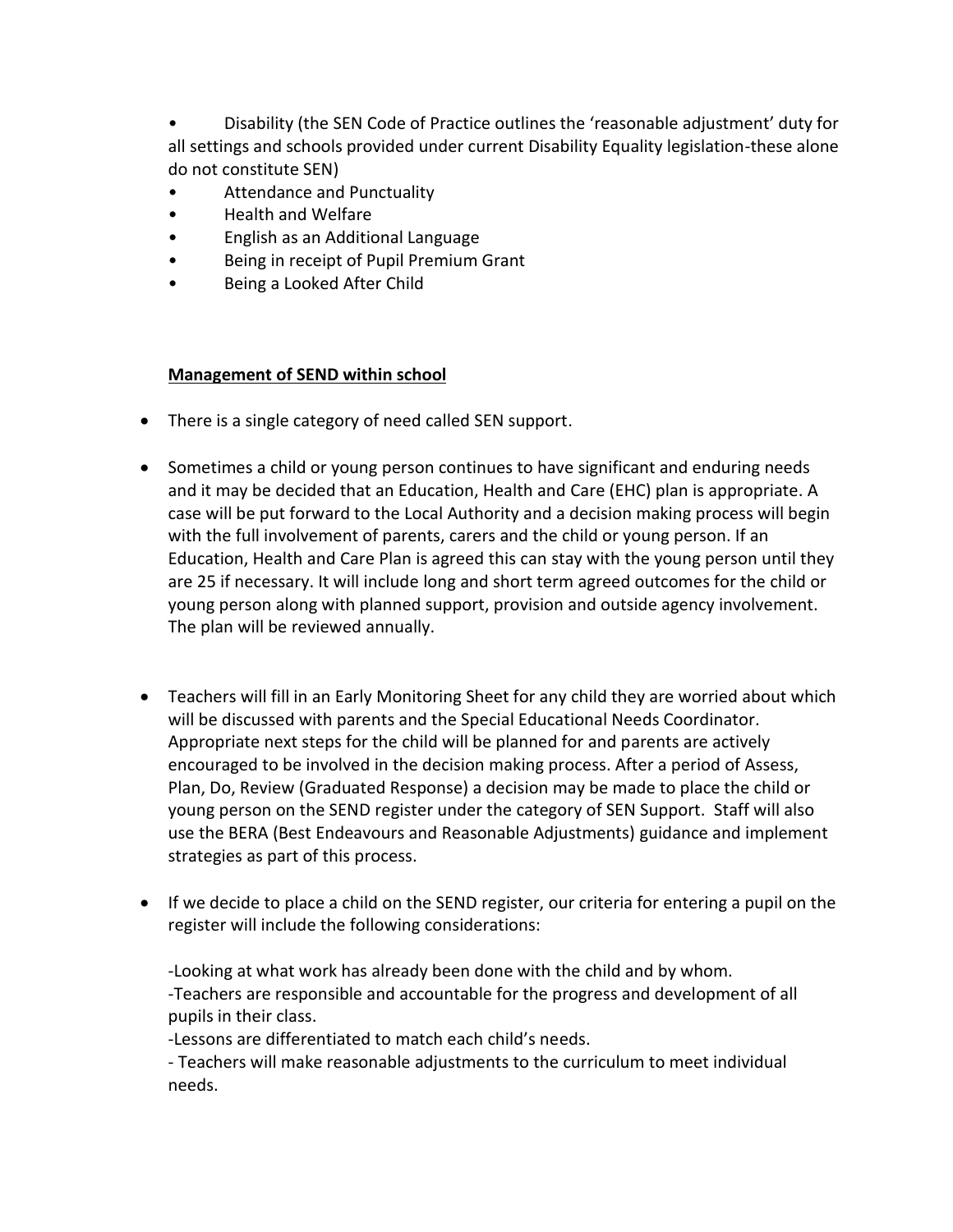-At Knighton Mead we have a well -designed curriculum with strong quality first teaching and learning. We adhere to the Code of Practice suggestion that pupils should only be identified as SEND if they do not make adequate progress once they have had good quality personalised teaching.

-High quality teaching, differentiated for individual pupils, is the first step in responding to pupils who have or may not have SEND.

Additional intervention and support cannot compensate for a lack of good quality teaching.

If a child is working below pre-key stage 1 standards then the Engagement Model will be used alongside school assessments,

## **External Agencies**

- For higher levels of need the school will draw on more specialised assessments from external agencies and professionals including-
- Educational Psychologist
- Learning, Communication and Interaction Support Service
- Early Years Support Team
- Social, Emotional and Mental Health Support Team
- Education Welfare Officer
- Visual / Hearing Support
- Speech and Language Therapy
- Medical professionals including CAMHS
- School Nurse
- Social Care and Safeguarding
- Family Support Worker
- ADHD Solutions/Nurse
- TMET Primary Intervention Team

Once the above has been considered a decision may be made to place a child on the SEND register. The Graduated Response (Assess-Plan-Do- Review cycle) will be used to meet the child's needs.

#### **Managing pupil's needs on the SEND register**

- Every child on the SEND register will be set individual targets through a Pupil Outcome Plan.
- The emphasis on the targets set will be based upon outcomes.
- Children with more complex needs may have a School Contract.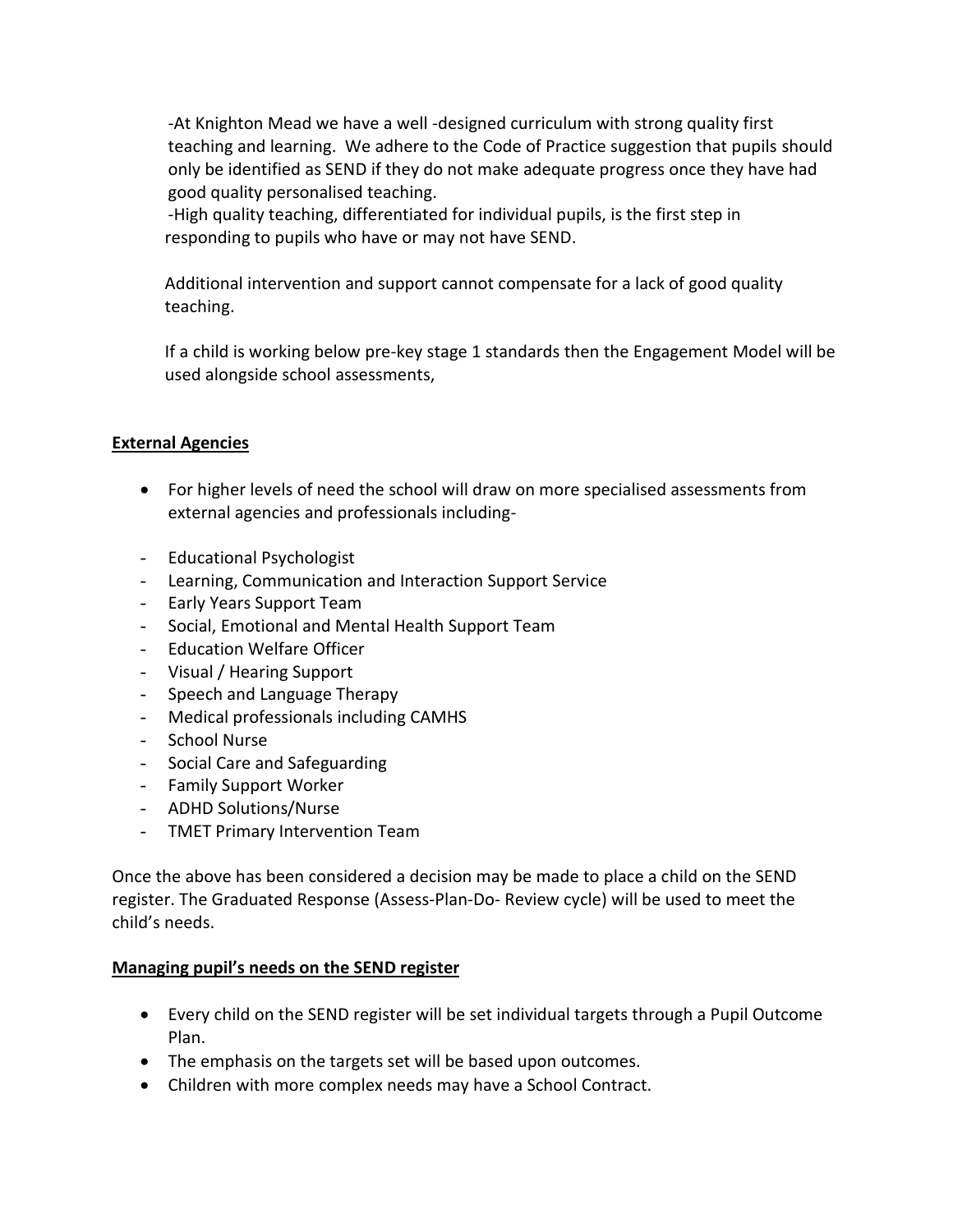- Termly review meetings will take place with parents to discuss and review progress towards the outcomes set.
- Appropriate interventions will be put into place if the child or young person needs additional support.
- Interventions offered at Knighton Mead include:
	- Phonics
	- Let's Talk
	- Play Interaction
	- Inference
	- Nurture Provision
	- Emotional check ins
	- BRWP
	- Nessy
	- Programs from Dyslexia Gold
	- Precision Teach
	- -Attention Autism
	- -Sibling Groups
- Parents will be informed if their child is receiving an intervention.
- Progress of pupils with SEND will be reviewed regularly to provide the most effective and learning provision.
- All supporting provision made is detailed on a provision map. Frequency and time allocation are noted.
- Interventions will be carefully monitored and tracked by the SENCo.
- Outside agencies are used to support and advise as required. They will also attend meetings where applicable.
- Pupils will be removed from the SEND register if they no longer have a special educational need. Usually this happens when the child or young person has made accelerated progress and they are working at expected levels. However, if another special educational need continues to exist despite working at expected levels the pupil will remain on the register.

## **Induction and Transfer arrangements:**

- Induction arrangements prior to Foundation are based on information provided from pre-school provider, parent, Educational Psychologist and Speech Therapist or health visitor.
- Provision arrangements are discussed prior to pupil beginning at school.
- Baseline arrangements are carried out within the first week of a pupil beginning at school.
- Links with local secondary school providers are made, transferring information to year 7 teachers and appropriate SENCo.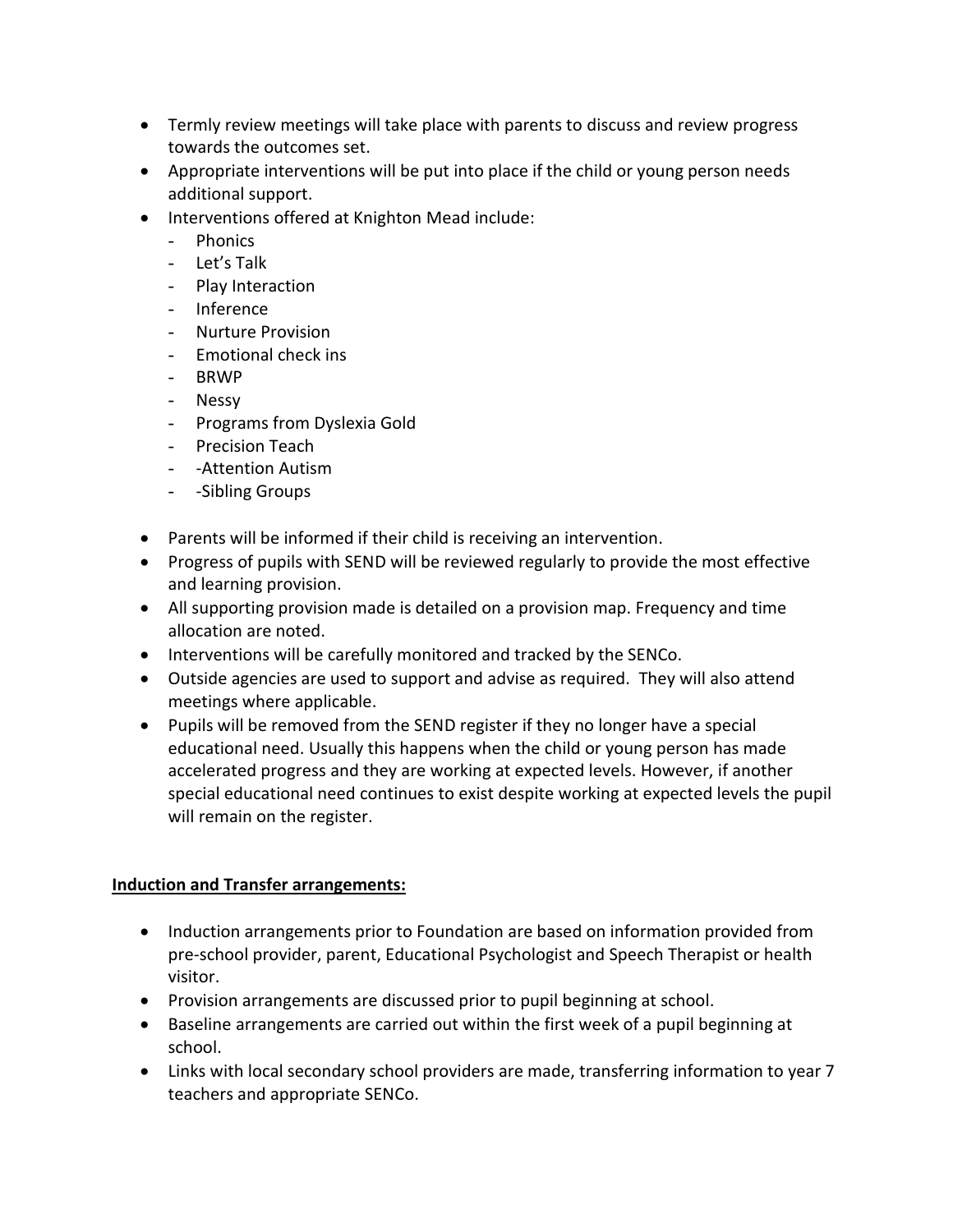- For pupils with an EHC Plan, the secondary SENCo is invited to the review meeting for the pupil.
- Where possible some pupils undertake a separate, additional visit to secondary school to support transfer.
- End of key stage attainment is recorded and sent electronically at the end of key stage two to secondary schools.
- All other appropriate school records are forwarded to secondary schools.
- All other mid year or phase transfers have records sent via the internal post system or posted to the new school. This is done once the new school has informed us they have enrolled a child.

## **Access to the Environment**

- Knighton Mead Primary Academy is a single site school, with Key Stage 1 and Key Stage 2 departments joined by the dining area. Entrance to the building is by a variety of entrances, of which most have wheelchair access.
- There is a shower, changing or laundry facilities. There is currently one accessible toilet for children or adults this is located near the main reception.
- We have made sure that there are good lighting and safety arrangements (for example, markings on steps) for all visually impaired pupils. Our classrooms provide good acoustic conditions so that the effects of hearing difficulties are minimized.
- Children requiring equipment due to impairment will be assessed in order to gain the support that they require.
- Please look at our website to find out how we did in our accessibility survey carried out by pupils from Ash Field Academy.

## **Arrangements for providing access to learning and the curriculum**

- The school will ensure that all children have access to a broad and balanced curriculum (No child will be excluded from any learning activity due to their impairment or learning difficulty, unless it is clearly of benefit to that individual and leads towards inclusion.)
- Learning opportunities will be absorbing, rewarding and effectively differentiated and the teaching styles will be diverse.
- Staff will work in a way to avoid the isolation of the children they are supporting, and will encourage peer tutoring and collaborative learning.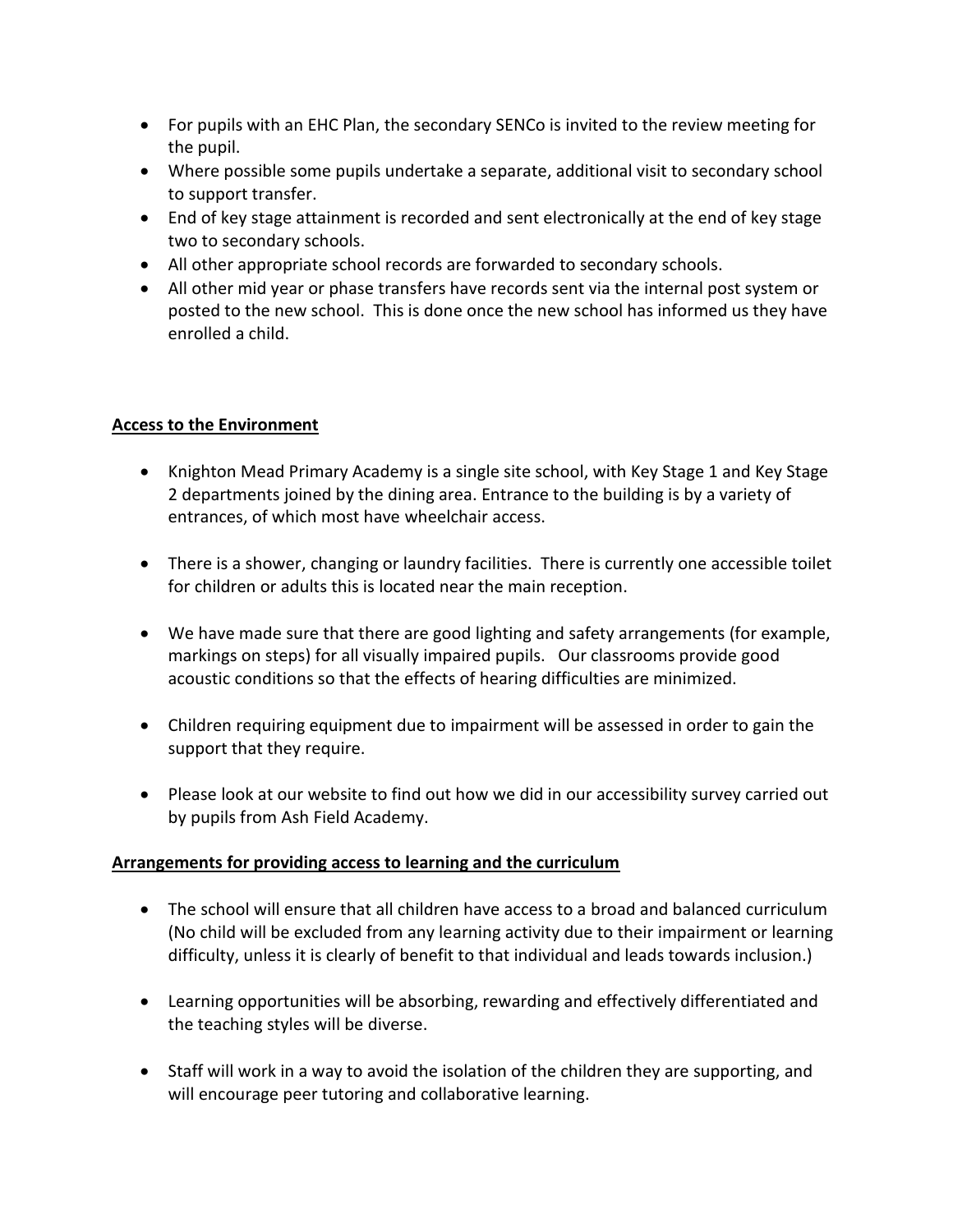- Schemes of work and policies for each area of the curriculum are in place and are differentiated to include appropriate learning outcomes for all pupils.
- Differentiation takes a variety of forms within teacher planning. Learning intentions are always made explicit and then activities may be adapted or planned separately as appropriate. Alternative methods of responding or recording may also be planned for where this is appropriate.
- Children with sensory or mobility impairments or a specific learning difficulty will access the curriculum through specialist resources such as ICT where this is appropriate.
- The school will ensure that any extra curricular activities are barrier free and do not exclude any pupils, where appropriate.

## **Admission arrangements**

- No pupil will be refused admission to school on the basis of his or her special educational need. In line with the SEN and Disability Act 0-25, Sept 14 we will not discriminate against disabled children and we will take all reasonable steps to provide effective educational provision. The LEA determines admission, having regard to parental preference and in consultation with our governing body.
- Prior to starting school, parents of children with an EHC plan / EHC plan pending will be invited to discuss the provision that can be made to meet their identified needs.

#### **Incorporating disability issues into the curriculum**

- The PSHE curriculum includes issues of disability, difference and valuing diversity. Advice will be sought from Disabled People's organisations on appropriate resources.
- The library resources are regularly reviewed to ensure they include books that reflect the range of special educational needs issues and come from a disability equality perspective, and priority is given to the ordering of books with positive images and a positive portrayal of Disabled People as they become available.

#### **Disability equality and trips or out of school activities**

- Knighton Mead tries to make all trips inclusive by planning in advance and using accessible places and provide additional TA support for individual children as required.
- All children are welcome at our after and before school activities.